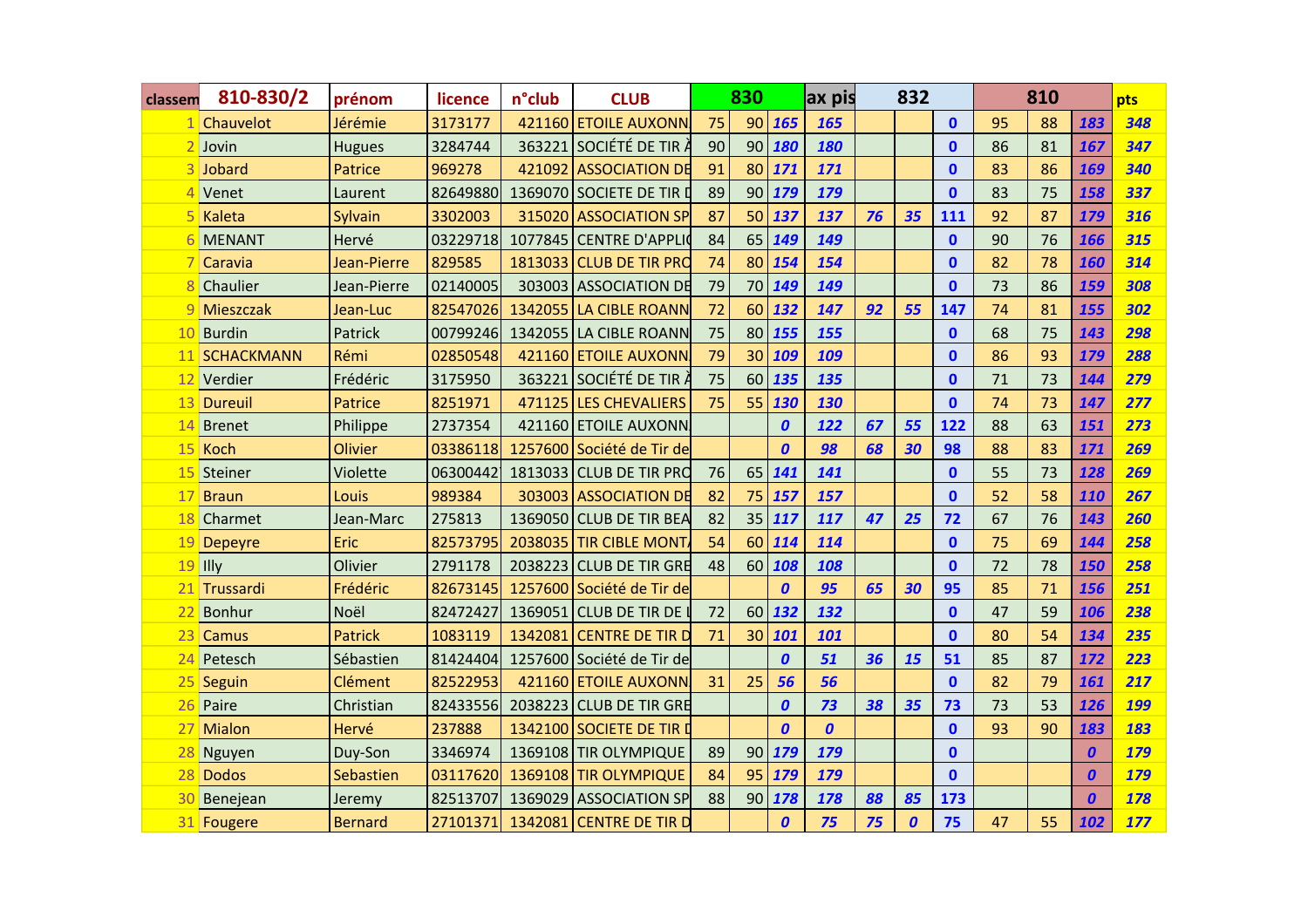| 31  | Eveno           | Pierre                 | 03117567 | 2038223 CLUB DE TIR GRE    |    |                 | $\boldsymbol{0}$ | $\boldsymbol{0}$ |                  |                  | $\mathbf{0}$ | 87 | 90 | 177              | 177        |
|-----|-----------------|------------------------|----------|----------------------------|----|-----------------|------------------|------------------|------------------|------------------|--------------|----|----|------------------|------------|
|     | 33 Saugues      | Dominique              | 2501093  | $363221$ SOCIÉTÉ DE TIR À  | 86 | 90              | 176              | 176              | 82               | 80               | 162          |    |    | $\boldsymbol{0}$ | 176        |
| 34  | Gomez Urbina    | Alexandre Jos 03430744 |          | 1369108 TIR OLYMPIQUE      | 88 | 85              | 173              | 173              | 84               | 15               | 99           |    |    | $\boldsymbol{0}$ | 173        |
|     | 35 LAURAIN      | <b>Denis</b>           | 03283595 | 2038223 CLUB DE TIR GRE    |    |                 | $\boldsymbol{0}$ | $\boldsymbol{0}$ |                  |                  | $\mathbf{0}$ | 88 | 84 | 172              | 172        |
| 36  | Maton           | Amandine               | 03430747 | 1369108 TIR OLYMPIQUE      | 80 | 90              | 170              | 170              |                  |                  | $\mathbf{0}$ |    |    | $\boldsymbol{0}$ | 170        |
|     | 37 Grangé       | Jean-Michel            | 82673227 | 741249 A.J.S. - Associatid |    |                 | $\boldsymbol{0}$ | $\boldsymbol{0}$ |                  |                  | $\mathbf{0}$ | 86 | 83 | 169              | 169        |
| 38  | Banewitz        | Sacha                  | 1083769  | 1134016 SOCIÉTÉ MELGOI     | 80 | 55              | 135              | 168              | 88               | 80               | 168          |    |    | $\boldsymbol{0}$ | 168        |
| 38  | Brugière        | <b>Alain</b>           | 2575978  | 363260 CLUB DE TIR CAS     | 88 | 80              | 168              | 168              |                  |                  | $\mathbf{0}$ |    |    | $\boldsymbol{0}$ | 168        |
| 38  | Duvauchel       | Jean-Sébastie 2865105  |          | 471128 SOCIÉTÉ DE TIR I    |    |                 | $\boldsymbol{0}$ | $\boldsymbol{0}$ |                  |                  | $\mathbf{0}$ | 83 | 85 | 168              | 168        |
| 41  | Foussat         | Eric                   | 82554028 | 1369029 ASSOCIATION SP     | 87 | 80              | 167              | 167              |                  |                  | $\mathbf{0}$ |    |    | $\boldsymbol{0}$ | 167        |
| 41  | Guenard         | Julien                 | 3376054  | 471128 SOCIÉTÉ DE TIR D    | 87 | 80 <sup>1</sup> | 167              | 167              |                  |                  | $\mathbf{0}$ |    |    | $\boldsymbol{0}$ | 167        |
|     | 41 Quesada      | Michaël                | 82588263 | 2026003 TIR SPORTIF BEA    |    |                 | $\boldsymbol{0}$ | $\boldsymbol{0}$ |                  |                  | $\mathbf{0}$ | 86 | 81 | 167              | 167        |
| 44  | Ravard          | Isabelle               | 2976473  | 1342055 LA CIBLE ROANN     | 80 | 85              | 165              | 165              |                  |                  | $\mathbf{0}$ |    |    | $\boldsymbol{0}$ | 165        |
| 45  | Kolossov        | <b>Alexis</b>          | 82472471 | 1369108 TIR OLYMPIQUE      | 89 | 75              | 164              | 164              | $\boldsymbol{0}$ | $\boldsymbol{0}$ | $\mathbf{0}$ |    |    | $\boldsymbol{0}$ | 164        |
| 46  | Alvarez         | Franck                 | 2882084  | 1342055 LA CIBLE ROANN     |    |                 | $\boldsymbol{0}$ | $\boldsymbol{0}$ |                  |                  | $\mathbf{0}$ | 81 | 81 | 162              | 162        |
|     | 47 Sauzet       | <b>Olivier</b>         | 82545099 | 303144 ASTA MOULIN         | 86 | 75              | 161              | 161              |                  |                  | $\mathbf{0}$ |    |    | $\boldsymbol{0}$ | 161        |
| 48  | Neuville        | Laurent                | 82430615 | 303144 ASTA MOULIN         |    |                 | $\boldsymbol{0}$ | 159              | 69               | 90               | 159          |    |    | $\boldsymbol{0}$ | 159        |
| 49  | Foucher         | Eric                   | 873217   | 1369055 ASSOCIATION SP     |    |                 | $\boldsymbol{0}$ | $\boldsymbol{0}$ |                  |                  | $\mathbf{0}$ | 82 | 75 | 157              | 157        |
| 50  | Meszaros        | <b>Bernard</b>         | 82532250 | 1369108 TIR OLYMPIQUE      | 66 | 90              | 156              | 156              | 69               | 45               | 114          |    |    | $\boldsymbol{0}$ | 156        |
| 50  | Jardin          | Christophe             | 2976309  | 1369108 TIR OLYMPIQUE      | 81 | 75              | 156              | 156              |                  |                  | $\mathbf{0}$ |    |    | $\boldsymbol{0}$ | 156        |
| 52  | Bonhomme        | <b>Gilles</b>          | 2868103  | 471140 SOCIÉTÉ DE TIR I    | 76 | 75              | 151              | 151              |                  |                  | $\mathbf{0}$ |    |    | 0                | 151        |
|     | 52 Vaucanson    | <b>Hubert</b>          | 524997   | 1342100 SOCIETE DE TIR     |    |                 | $\boldsymbol{0}$ | $\boldsymbol{0}$ |                  |                  | $\mathbf{0}$ | 73 | 78 | 151              | 151        |
| 54  | Poulet          | Jean                   | 3377256  | 363221 SOCIÉTÉ DE TIR À    | 75 | 75              | 150              | 150              | 85               | 55               | 140          |    |    | $\boldsymbol{0}$ | <b>150</b> |
| 55  | Galtier         | <b>Patrick</b>         | 82446800 | 303144 ASTA MOULIN         | 83 | 65              | 148              | 148              |                  |                  | $\mathbf{0}$ |    |    | 0                | 148        |
| 551 | Chevalier       | Jean-Paul              | 807110   | 1369016 LUGDUNUM TIR       |    |                 | $\boldsymbol{0}$ | $\boldsymbol{0}$ |                  |                  | $\mathbf{0}$ | 70 | 78 | 148              | 148        |
| 57  | Thiery          | <b>Thibaut</b>         | 3462332  | 810335 TIR SPORTIF TRO     |    |                 | $\boldsymbol{0}$ | $\boldsymbol{0}$ |                  |                  | $\mathbf{0}$ | 78 | 68 | 146              | 146        |
| 58  | <b>BOUCHARD</b> | Eric                   | 3261408  | 1369135 SOCIETE TARARII    | 83 | 60              | 143              | 143              |                  |                  | $\mathbf{0}$ |    |    | $\boldsymbol{0}$ | 143        |
| 59  | Martin          | Frederic               | 03417821 | 1094063 ASSOCIATION SP     |    |                 | $\boldsymbol{0}$ | $\boldsymbol{0}$ |                  |                  | $\mathbf{0}$ | 62 | 79 | 141              | 141        |
| 59  | Pace            | Michel                 | 356963   | 363221 SOCIÉTÉ DE TIR À    | 76 | 65              | 141              | 141              | 82               | 50               | 132          |    |    | $\boldsymbol{0}$ | 141        |
|     | 61 Derré        | Jan-Marc               | 82645965 | 303144 ASTA MOULIN         | 75 | 65              | 140              | 140              |                  |                  | $\mathbf{0}$ |    |    | 0                | 140        |
|     | 62 LEPLEY       | Yannick                | 82519161 | 2038223 CLUB DE TIR GRE    |    |                 | $\boldsymbol{0}$ | 139              | 69               | 70               | 139          |    |    | $\boldsymbol{0}$ | 139        |
|     | 62 Prevost      | Jean                   | 82522581 | 2026003 TIR SPORTIF BEA    |    |                 | $\boldsymbol{0}$ | $\boldsymbol{0}$ |                  |                  | $\mathbf 0$  | 67 | 72 | 139              | 139        |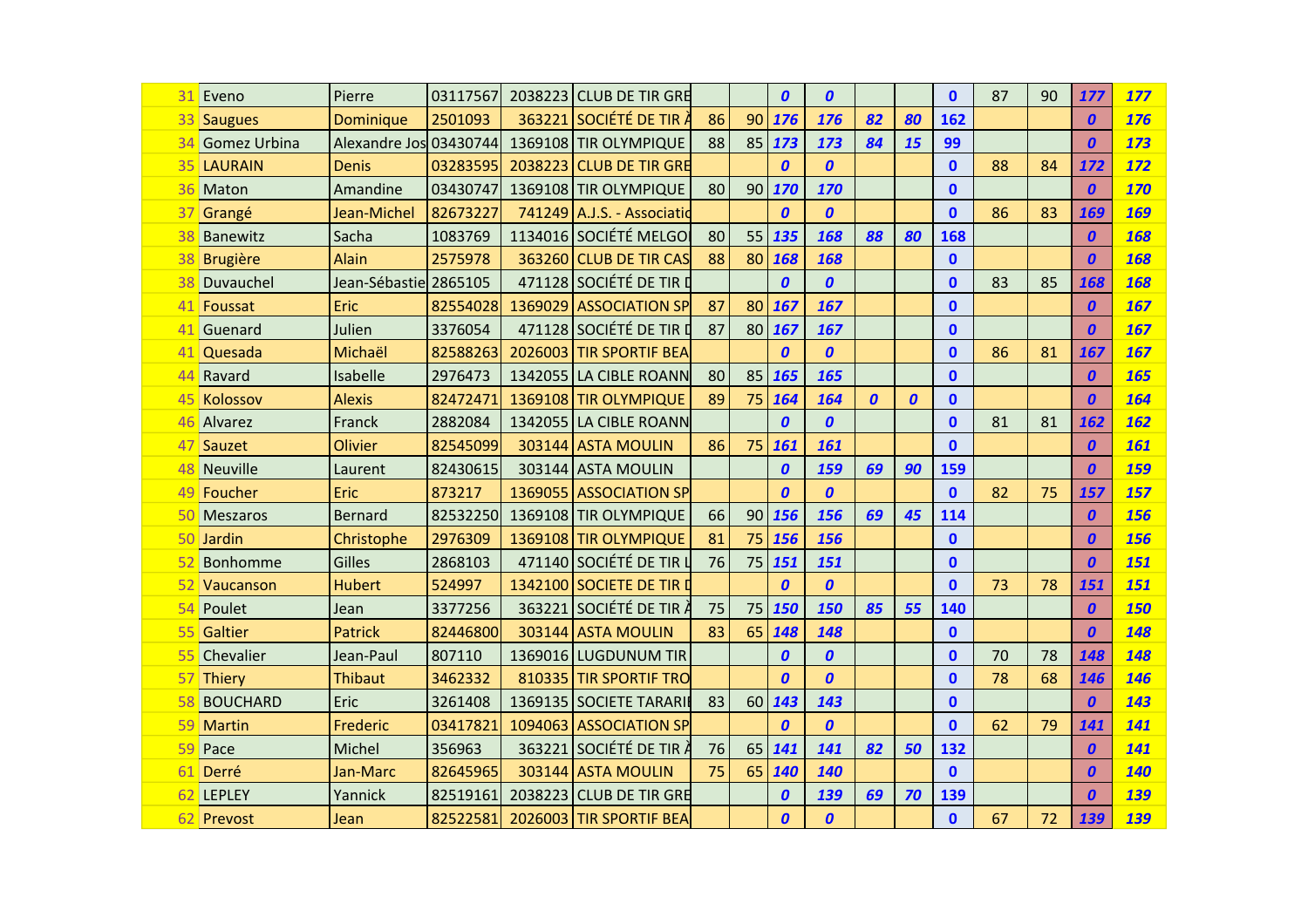|     | 62 Viola             | Alain            | 27435371 |         | 1369108 TIR OLYMPIQUE    | 69 | 70 | 139              | 139              |    |    | $\mathbf{0}$ |    |    | $\boldsymbol{0}$ | 139 |
|-----|----------------------|------------------|----------|---------|--------------------------|----|----|------------------|------------------|----|----|--------------|----|----|------------------|-----|
| 65  | <b>Dulaquais</b>     | Arnaud           | 82547637 |         | 303144 ASTA MOULIN       | 68 | 70 | 138              | 138              |    |    | $\mathbf{0}$ |    |    | $\boldsymbol{0}$ | 138 |
|     | 65 Vogel             | Rudy             | 82470981 |         | 1342127 SOCIÉTÉ DE TIR I | 73 | 65 | 138              | 138              |    |    | $\mathbf{0}$ |    |    | $\boldsymbol{0}$ | 138 |
| 67  | Giraud               | <b>Guillaume</b> | 2384439  | 1342055 | LA CIBLE ROANN           | 72 | 65 | 137              | 137              | 70 | 65 | 135          |    |    | $\boldsymbol{0}$ | 137 |
| 68  | Michon               | Jean-Louis       | 2361267  |         | 303144 ASTA MOULIN       | 71 | 65 | 136              | 136              |    |    | $\mathbf{0}$ |    |    | $\boldsymbol{0}$ | 136 |
|     | 69 Coste             | Jean-louis       | 377752   | 363221  | Société de Tir <i>ì</i>  | 84 | 50 | 134              | 134              |    |    | $\mathbf{0}$ |    |    | $\boldsymbol{0}$ | 134 |
| 69  | Guy                  | <b>Bruce</b>     |          |         | 303144 ASTA MOULIN       | 84 | 50 | 134              | 134              |    |    | $\mathbf{0}$ |    |    | $\boldsymbol{0}$ | 134 |
|     | 71 Guyot             | cédric           | 82736391 |         | 1786065 AMICALE SPORT    |    |    | $\boldsymbol{0}$ | $\boldsymbol{0}$ |    |    | $\mathbf{0}$ | 79 | 52 | 131              | 131 |
| 71  | Geoffre              | Anthony          | 82729006 |         | 1369070 SOCIETE DE TIR I | 81 | 50 | 131              | 131              |    |    | $\mathbf{0}$ |    |    | $\boldsymbol{0}$ | 131 |
| 731 | Wisniewski           | Eric             | 3382466  |         | 1884268 TIR SPORTIF PER  | 74 | 55 | 129              | 129              |    |    | $\mathbf{0}$ |    |    | $\boldsymbol{0}$ | 129 |
| 74  | Carteron             | Daniel           | 82483405 |         | 303144 ASTA MOULIN       |    |    | $\boldsymbol{0}$ | $\boldsymbol{0}$ |    |    | $\mathbf{0}$ | 69 | 59 | 128              | 128 |
| 74  | <b>Revil-Baudart</b> | <b>Nadia</b>     | 82714843 |         | 2038223 CLUB DE TIR GRE  |    |    | $\boldsymbol{0}$ | $\boldsymbol{0}$ |    |    | $\mathbf{0}$ | 70 | 58 | 128              | 128 |
| 76  | Dufour               | Yves             | 82503222 |         | 1257013 LA LIGNE DE MIR  | 67 | 60 | 127              | 127              |    |    | $\mathbf{0}$ |    |    | $\boldsymbol{0}$ | 127 |
| 77  | Guyot                | Johanny          | 82656209 |         | 1786065 AMICALE SPORT    |    |    | $\boldsymbol{0}$ | $\boldsymbol{0}$ |    |    | $\mathbf{0}$ | 68 | 55 | 123              | 123 |
|     | 77 Seychal           | Aurelien         | 3185306  | 1342081 | <b>CENTRE DE TIR D</b>   |    |    | $\boldsymbol{0}$ | $\boldsymbol{0}$ |    |    | $\mathbf{0}$ | 65 | 58 | 123              | 123 |
| 79  | Richefort            | Philippe         | 3451904  | 1786065 | <b>AMICALE SPORT</b>     |    |    | $\boldsymbol{0}$ | $\boldsymbol{0}$ |    |    | $\mathbf{0}$ | 71 | 51 | 122              | 122 |
| 80  | Moudin               | Jackie           | 3233809  |         | 1342140 LES ARQUEBUSIE   | 81 | 40 | 121              | 121              |    |    | $\mathbf{0}$ |    |    | $\boldsymbol{0}$ | 121 |
| 81  | <b>Drobniak</b>      | Philippe         | 82546058 |         | 1369108 TIR OLYMPIQUE    | 84 | 35 | 119              | 119              |    |    | $\mathbf{0}$ |    |    | $\boldsymbol{0}$ | 119 |
| 82  | <b>Briday</b>        | Simon            | 82556342 |         | 1342055 LA CIBLE ROANN   | 73 | 45 | 118              | 118              |    |    | $\mathbf{0}$ |    |    | $\boldsymbol{0}$ | 118 |
| 83  | Henrique             | Julien           | 82515529 |         | 363259 TIR SPORTIF RIO   | 81 | 35 | 116              | 116              |    |    | $\mathbf 0$  |    |    | $\boldsymbol{0}$ | 116 |
| 84  | Guegan               | Erick            | 82498310 |         | 1716136 SOCIÉTÉ DE TIR S | 45 | 70 | 115              | 115              |    |    | $\mathbf{0}$ |    |    | $\boldsymbol{0}$ | 115 |
| 85  | Bourgogne            | Roger            | 82510229 |         | 303144 ASTA MOULIN       | 68 | 45 | 113              | 113              |    |    | $\mathbf{0}$ |    |    | $\boldsymbol{0}$ | 113 |
| 86  | RAMASSAMY            | Olivier          | 82630939 |         | 1369135 SOCIETE TARARIE  | 73 | 35 | 108              | 108              |    |    | $\mathbf 0$  |    |    | $\boldsymbol{0}$ | 108 |
| 87  | <b>Bonavaron</b>     | <b>Bernard</b>   | 2505730  |         | 1342124 TIR DE L'OBSERV  | 83 | 20 | 103              | 103              |    |    | $\mathbf{0}$ |    |    | $\boldsymbol{0}$ | 103 |
| 88  | Genaudy              | Martial          | 02916283 |         | 1342055 LA CIBLE ROANN   | 61 | 40 | 101              | 101              |    |    | $\mathbf{0}$ |    |    | $\boldsymbol{0}$ | 101 |
|     | 88 Hube              | Edmond           | 344470   |         | 1342009 TIR ANDREZIEUX   | 71 | 30 | 101              | 101              |    |    | $\mathbf{0}$ |    |    | $\boldsymbol{0}$ | 101 |
| 90  | Quillard             | Jean-jacques     | 82481000 |         | 471128 SOCIÉTÉ DE TIR I  | 49 | 50 | 99               | 99               |    |    | $\mathbf{0}$ |    |    | $\boldsymbol{0}$ | 99  |
| 91  | <b>Bernard</b>       | Christophe       | 82432896 |         | 363260 CLUB DE TIR CAS   | 52 | 45 | 97               | 97               |    |    | $\mathbf{0}$ |    |    | $\boldsymbol{0}$ | 97  |
| 92  | Tarrerias            | Rémi             | 82624253 |         | 363025 SOCIÉTÉ DE TIR D  | 47 | 45 | 92               | 92               |    |    | $\mathbf{0}$ |    |    | $\boldsymbol{0}$ | 92  |
|     | 93 Rage              | <b>Bruno</b>     | 82431842 |         | 471128 SOCIÉTÉ DE TIR I  | 36 | 50 | 86               | 86               |    |    | $\mathbf{0}$ |    |    | $\boldsymbol{0}$ | 86  |
| 94  | Bertrand             | Gérard           | 3332736  |         | 303144 ASTA MOULIN       | 58 | 25 | 83               | 83               |    |    | $\mathbf{0}$ |    |    | $\boldsymbol{0}$ | 83  |
|     | 95 Chaize            | Vincent          | 3218521  |         | 1342055 LA CIBLE ROANN   |    |    | $\boldsymbol{0}$ | $\boldsymbol{0}$ |    |    | $\mathbf{0}$ | 18 | 61 | 79               | 79  |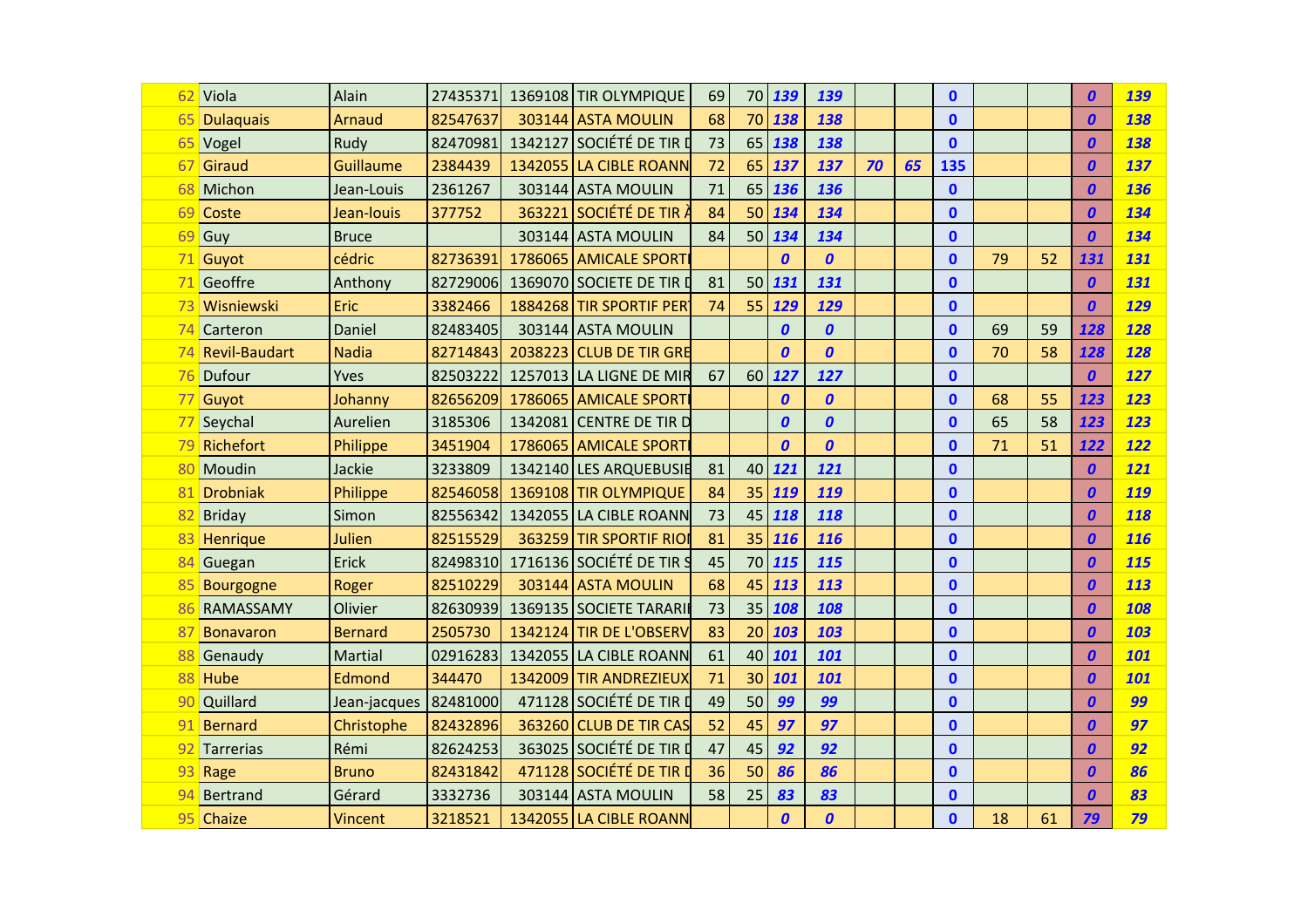| 95 Dupuy        | Jean-Michel         |          | 82547015 1342055 LA CIBLE ROANN | 54 | 25 | 79               | 79               |  | $\mathbf{0}$ |    |    | 0                | 79               |
|-----------------|---------------------|----------|---------------------------------|----|----|------------------|------------------|--|--------------|----|----|------------------|------------------|
| 97 MASSON       | Valérie             | 82728163 | 2038223 CLUB DE TIR GRE         |    |    | $\boldsymbol{0}$ | $\boldsymbol{o}$ |  | $\mathbf{0}$ | 38 | 33 | 71               | 71               |
| 98 Charton      | Olivier             | 03465822 | 471128 SOCIÉTÉ DE TIR D         | 35 | 35 | 70               | 70               |  | $\mathbf{0}$ |    |    | $\boldsymbol{0}$ | 70               |
| 99 Emonard      | <b>Robert</b>       | 3122000  | 471128 SOCIÉTÉ DE TIR I         | 18 | 15 | 33               | 33               |  | $\mathbf{0}$ |    |    | $\boldsymbol{0}$ | 33               |
| 100 Hubert      | Dominique           |          | 02976878 1342055 LA CIBLE ROANN | 22 | 5  | 27               | 27               |  | $\mathbf{0}$ |    |    | 0                | 27               |
| 101 Barriquand  | Jean-paul           | 82617144 | 1342055 LA CIBLE ROANN          |    |    | $\boldsymbol{0}$ | $\boldsymbol{o}$ |  | $\mathbf 0$  |    |    | 0                | $\boldsymbol{0}$ |
| 101 Perrier     | Michel              |          | 1342055 LA CIBLE ROANN          |    |    | $\boldsymbol{0}$ | $\boldsymbol{o}$ |  | $\mathbf{0}$ |    |    | $\boldsymbol{0}$ | $\boldsymbol{0}$ |
| 101 Pertuiset   | Jérôme              | 82463742 | 906001 TIR CLUB DES VA          |    |    | $\boldsymbol{0}$ | $\boldsymbol{0}$ |  | $\mathbf{0}$ |    |    | 0                | $\boldsymbol{o}$ |
| 101 Scheers     | Jacky               | 82586125 | 1342055 LA CIBLE ROANN          |    |    | $\boldsymbol{0}$ | $\boldsymbol{o}$ |  | $\mathbf 0$  |    |    | 0                | $\boldsymbol{0}$ |
| 101 Chevalier   | Guy                 | 82595487 | 1342055 LA CIBLE ROANN          |    |    | $\boldsymbol{0}$ | $\boldsymbol{o}$ |  | $\mathbf{0}$ |    |    | 0                | $\boldsymbol{0}$ |
| 101 Murat       | Olivier             | 82424871 | 1342055 LA CIBLE ROANN          |    |    | $\boldsymbol{0}$ | $\boldsymbol{o}$ |  | $\mathbf{0}$ |    |    | 0                | $\boldsymbol{0}$ |
| 101 Gherardi    | <b>Alain</b>        | 02122508 | 1342055 LA CIBLE ROANN          |    |    | 0                | $\boldsymbol{0}$ |  | $\mathbf{0}$ |    |    | 0                | $\boldsymbol{0}$ |
| 101 Moreau      | Frederic            | 82659405 | 421092 ASSOCIATION DE           |    |    | $\boldsymbol{0}$ | $\boldsymbol{o}$ |  | $\mathbf 0$  |    |    | $\boldsymbol{0}$ | $\boldsymbol{o}$ |
| 101 Carlotti    | Arnaud              | 3455912  | 1369050 CLUB DE TIR BEA         |    |    | $\boldsymbol{0}$ | $\boldsymbol{0}$ |  | $\mathbf{0}$ |    |    | 0                | $\boldsymbol{0}$ |
| 101 Coupe       | Jean-Michel         | 03344542 | 1342055 LA CIBLE ROANN          |    |    | 0                | $\boldsymbol{0}$ |  | $\mathbf{0}$ |    |    | 0                | $\boldsymbol{0}$ |
| 101 Trinquet    | Jean                | 3377636  | 303144 ASTA MOULIN              |    |    | $\boldsymbol{0}$ | $\boldsymbol{0}$ |  | $\mathbf 0$  |    |    | 0                | $\boldsymbol{o}$ |
| 101 Dhuyvetter  | Lionel              | 2427271  | 303144 ASTA MOULIN              |    |    | $\boldsymbol{0}$ | $\boldsymbol{0}$ |  | $\mathbf{0}$ |    |    | 0                | $\boldsymbol{0}$ |
| 101 Gerentes    | Claude              | 2599548  | 1342055 LA CIBLE ROANN          |    |    | 0                | $\boldsymbol{0}$ |  | $\mathbf{0}$ |    |    | 0                | $\boldsymbol{0}$ |
| 101 Vittori     | <b>Marc</b>         | 82425746 | 1369070 SOCIETE DE TIR D        |    |    | $\boldsymbol{0}$ | $\boldsymbol{0}$ |  | $\mathbf 0$  |    |    | $\boldsymbol{0}$ | $\boldsymbol{o}$ |
| 101 Dancer      | Armand              | 00700289 | 421160 ETOILE AUXONN            |    |    | $\boldsymbol{0}$ | $\boldsymbol{0}$ |  | $\mathbf{0}$ |    |    | $\boldsymbol{0}$ | $\boldsymbol{0}$ |
| $101$ MEI       | Nobert              |          | 1342055 LA CIBLE ROANN          |    |    | 0                | $\boldsymbol{o}$ |  | $\mathbf{0}$ |    |    | 0                | $\boldsymbol{0}$ |
| 101 Thonier     | <b>Mathias</b>      | 2982153  | 303144 ASTA MOULIN              |    |    | 0                | $\boldsymbol{o}$ |  | $\mathbf{0}$ |    |    | 0                | $\boldsymbol{0}$ |
| 101 Ollier      | Martial             | 82723528 | 363025 SOCIÉTÉ DE TIR D         |    |    | $\boldsymbol{0}$ | $\boldsymbol{o}$ |  | $\mathbf 0$  |    |    | $\boldsymbol{0}$ | $\boldsymbol{o}$ |
| 101 Vernusse    | <b>Bernard</b>      | 82492426 | 1342055 LA CIBLE ROANN          |    |    | 0                | $\boldsymbol{o}$ |  | $\mathbf{0}$ |    |    | 0                | $\boldsymbol{0}$ |
| 101 Poitoux     | Jean-Marc           |          | 03342410 1342055 LA CIBLE ROANN |    |    | $\boldsymbol{0}$ | $\boldsymbol{o}$ |  | $\mathbf{0}$ |    |    | $\boldsymbol{0}$ | $\boldsymbol{0}$ |
| 101 Villard     | <b>Bruno</b>        | 82540177 | 1369070 SOCIETE DE TIR I        |    |    | $\boldsymbol{0}$ | $\boldsymbol{o}$ |  | $\mathbf{0}$ |    |    | $\boldsymbol{0}$ | $\boldsymbol{0}$ |
| 101 Guillot     | Daniel              | 3412268  | 303144 ASTA MOULIN              |    |    | $\boldsymbol{0}$ | $\boldsymbol{o}$ |  | $\mathbf{0}$ |    |    | 0                | $\boldsymbol{0}$ |
| 101 Rolle       | Philippe            | 82707658 | 1342055 LA CIBLE ROANN          |    |    | $\boldsymbol{0}$ | $\boldsymbol{0}$ |  | $\mathbf{0}$ |    |    | 0                | $\boldsymbol{0}$ |
| 101 MURA        | Cécilia             |          | 82694195 1342055 LA CIBLE ROANN |    |    | $\boldsymbol{0}$ | $\boldsymbol{o}$ |  | $\mathbf{0}$ |    |    | 0                | $\boldsymbol{o}$ |
| 101 Brot        | <b>Daniel</b>       | 3315929  | 1342009 TIR ANDREZIEUX          |    |    | $\boldsymbol{0}$ | $\boldsymbol{0}$ |  | $\mathbf{0}$ |    |    | 0                | $\boldsymbol{0}$ |
| 101 RICHARD     | <b>Jean Charles</b> |          | 1342055 LA CIBLE ROANN          |    |    | $\boldsymbol{0}$ | $\boldsymbol{0}$ |  | $\mathbf{0}$ |    |    | $\boldsymbol{0}$ | $\boldsymbol{0}$ |
| <b>101 KOPP</b> | <b>Marine</b>       | 82713017 | 1369070 SOCIETE DE TIR D        |    |    | $\boldsymbol{0}$ | $\boldsymbol{0}$ |  | $\mathbf{0}$ |    |    | 0                | $\boldsymbol{0}$ |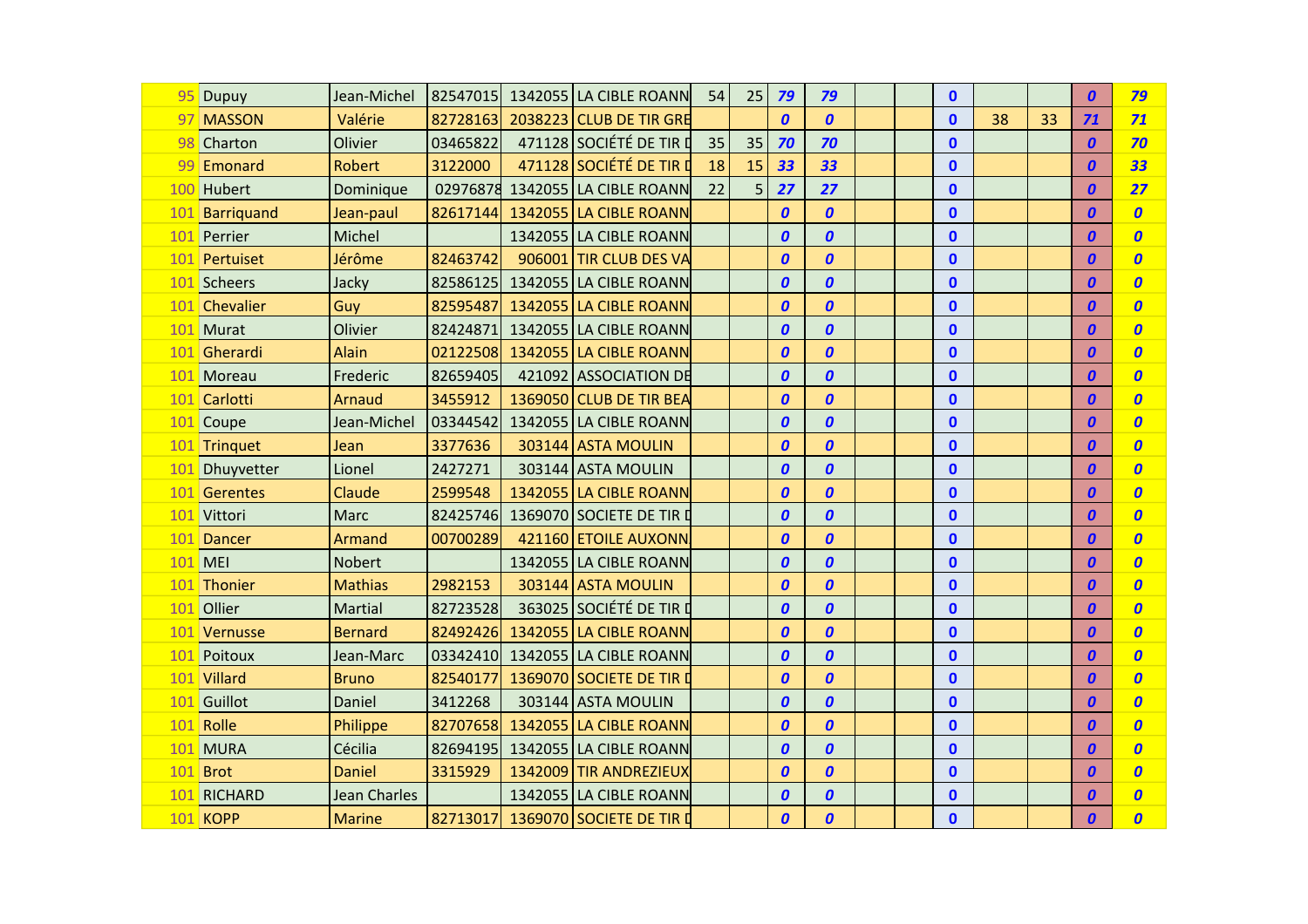|     | 101 Kopp         | Jean-Christop 82687252 |          | 1369070 SOCIETE DE TIR D |  | $\boldsymbol{0}$ | $\boldsymbol{0}$ |  | $\mathbf{0}$ |  | $\boldsymbol{0}$ | $\boldsymbol{o}$ |
|-----|------------------|------------------------|----------|--------------------------|--|------------------|------------------|--|--------------|--|------------------|------------------|
|     | 101 Guyon        | Loic                   | 3476309  | 1342055 LA CIBLE ROANN   |  | $\boldsymbol{0}$ | $\boldsymbol{0}$ |  | $\mathbf{0}$ |  | $\boldsymbol{0}$ | $\boldsymbol{0}$ |
|     | 101 Pognant      | Mickael                | 3158000  | 471128 SOCIÉTÉ DE TIR D  |  | $\boldsymbol{0}$ | $\boldsymbol{0}$ |  | $\mathbf{0}$ |  | $\boldsymbol{0}$ | $\boldsymbol{0}$ |
|     | 101 Caney        | Quentin                | 82548797 | 471128 SOCIÉTÉ DE TIR I  |  | $\boldsymbol{0}$ | $\boldsymbol{0}$ |  | $\mathbf{0}$ |  | $\boldsymbol{0}$ | $\boldsymbol{0}$ |
|     | 101 Robert       | Jean-François 3377634  |          | 303144 ASTA MOULIN       |  | $\boldsymbol{0}$ | $\boldsymbol{0}$ |  | $\mathbf{0}$ |  | 0                | $\boldsymbol{0}$ |
|     | 101 Guillot      | Corentin               | 03477941 | 303144 ASTA MOULIN       |  | $\boldsymbol{0}$ | $\boldsymbol{0}$ |  | $\mathbf 0$  |  | $\boldsymbol{0}$ | $\boldsymbol{0}$ |
|     | 101 Dietrich     | Thierry                | 82448464 | 1369158 CERCLE DES AMI:  |  | $\boldsymbol{0}$ | $\boldsymbol{0}$ |  | $\mathbf{0}$ |  | $\boldsymbol{0}$ | $\boldsymbol{o}$ |
|     | 101 Bach         | Michel                 | 3462350  | 1342055 LA CIBLE ROANN   |  | $\boldsymbol{0}$ | $\boldsymbol{0}$ |  | $\mathbf{0}$ |  | 0                | $\boldsymbol{0}$ |
|     | 101 Maillet      | Jean-Paul              | 82547017 | 1342055 LA CIBLE ROANN   |  | $\boldsymbol{0}$ | $\boldsymbol{0}$ |  | $\mathbf 0$  |  | $\boldsymbol{0}$ | $\boldsymbol{0}$ |
|     | 101 Gardet       | Jean-Paul              | 03111757 | 1342055 LA CIBLE ROANN   |  | $\boldsymbol{0}$ | $\boldsymbol{0}$ |  | $\mathbf{0}$ |  | $\boldsymbol{0}$ | $\boldsymbol{0}$ |
|     | 101 Michelet     | Walter                 | 82601116 | 471125 LES CHEVALIERS    |  | $\boldsymbol{0}$ | $\boldsymbol{0}$ |  | $\mathbf{0}$ |  | $\boldsymbol{0}$ | $\boldsymbol{0}$ |
|     | 101 Carretero    | Longino                | 82579691 | 363221 SOCIÉTÉ DE TIR    |  | $\boldsymbol{0}$ | $\boldsymbol{0}$ |  | $\mathbf 0$  |  | $\boldsymbol{0}$ | $\boldsymbol{0}$ |
|     | 101 Salaun       | Hervé                  | 82643315 | 363221 SOCIÉTÉ DE TIR À  |  | $\boldsymbol{0}$ | $\boldsymbol{0}$ |  | $\mathbf{0}$ |  | $\boldsymbol{0}$ | $\boldsymbol{0}$ |
|     | 101 STEINER      | Julien                 | 82624745 | 1342127 SOCIÉTÉ DE TIR D |  | $\boldsymbol{0}$ | $\boldsymbol{0}$ |  | $\mathbf{0}$ |  | $\boldsymbol{0}$ | $\boldsymbol{0}$ |
|     | 101 Debarbouille | Luc                    | 82478678 | 1369070 SOCIETE DE TIR D |  | $\boldsymbol{0}$ | $\boldsymbol{0}$ |  | $\mathbf 0$  |  | 0                | $\boldsymbol{0}$ |
|     | 101 Lejeune      | Pierre                 | 1090149  | 471128 SOCIÉTÉ DE TIR I  |  | $\boldsymbol{0}$ | $\boldsymbol{0}$ |  | $\mathbf{0}$ |  | $\boldsymbol{0}$ | $\boldsymbol{0}$ |
|     | 101 Trambouze    | Eric                   | 2371297  | 1369144 SOCIÉTÉ DE TIR S |  | $\boldsymbol{0}$ | $\boldsymbol{0}$ |  | $\mathbf{0}$ |  | $\boldsymbol{0}$ | $\boldsymbol{0}$ |
|     | 101 Dutertre     | Emilien                | 2979698  | 1369135 SOCIETE TARARI   |  | $\boldsymbol{0}$ | $\boldsymbol{0}$ |  | $\mathbf{0}$ |  | $\boldsymbol{0}$ | $\boldsymbol{0}$ |
|     | 101 Couzinou     | Lucie                  | 82546537 | 1369108 TIR OLYMPIQUE    |  | $\boldsymbol{0}$ | $\boldsymbol{0}$ |  | $\mathbf{0}$ |  | $\boldsymbol{0}$ | $\boldsymbol{0}$ |
|     | 101 Grisard      | <b>Maurice</b>         | 03263402 | 2026215 U.G.A.P. Section |  | $\boldsymbol{0}$ | $\boldsymbol{0}$ |  | $\mathbf{0}$ |  | $\boldsymbol{0}$ | $\boldsymbol{0}$ |
|     | 101 Mallet       | Lionel-Arman 2595397   |          | 1813137 VITROLLES SPOR   |  | $\boldsymbol{0}$ | $\boldsymbol{0}$ |  | $\mathbf 0$  |  | $\boldsymbol{0}$ | $\boldsymbol{0}$ |
| 101 |                  |                        |          |                          |  | $\boldsymbol{0}$ | $\boldsymbol{0}$ |  | $\mathbf{0}$ |  | 0                | $\boldsymbol{0}$ |
| 101 |                  |                        |          |                          |  | $\boldsymbol{0}$ | $\boldsymbol{0}$ |  | $\mathbf{0}$ |  | $\boldsymbol{0}$ | $\boldsymbol{0}$ |
| 101 |                  |                        |          |                          |  | $\boldsymbol{0}$ | $\boldsymbol{0}$ |  | $\mathbf{0}$ |  | $\boldsymbol{0}$ | $\boldsymbol{0}$ |
| 101 |                  |                        |          |                          |  | $\boldsymbol{0}$ | $\boldsymbol{0}$ |  | $\mathbf{0}$ |  | $\boldsymbol{0}$ | $\boldsymbol{o}$ |
| 101 |                  |                        |          |                          |  | $\boldsymbol{0}$ | $\boldsymbol{0}$ |  | $\mathbf{0}$ |  | $\boldsymbol{0}$ | $\boldsymbol{0}$ |
| 101 |                  |                        |          |                          |  | $\boldsymbol{0}$ | $\boldsymbol{0}$ |  | $\mathbf{0}$ |  | $\boldsymbol{0}$ | $\boldsymbol{0}$ |
| 101 |                  |                        |          |                          |  | $\boldsymbol{0}$ | $\boldsymbol{0}$ |  | $\mathbf{0}$ |  | $\boldsymbol{0}$ | $\boldsymbol{0}$ |
| 101 |                  |                        |          |                          |  | $\boldsymbol{0}$ | $\boldsymbol{0}$ |  | $\mathbf{0}$ |  | $\boldsymbol{0}$ | $\boldsymbol{0}$ |
| 101 |                  |                        |          |                          |  | $\boldsymbol{0}$ | $\boldsymbol{0}$ |  | $\mathbf{0}$ |  | $\boldsymbol{0}$ | $\boldsymbol{0}$ |
| 101 |                  |                        |          |                          |  | $\boldsymbol{0}$ | $\boldsymbol{0}$ |  | $\mathbf{0}$ |  | 0                | $\boldsymbol{0}$ |
| 101 |                  |                        |          |                          |  | $\boldsymbol{0}$ | $\boldsymbol{0}$ |  | $\mathbf{0}$ |  | 0                | $\boldsymbol{0}$ |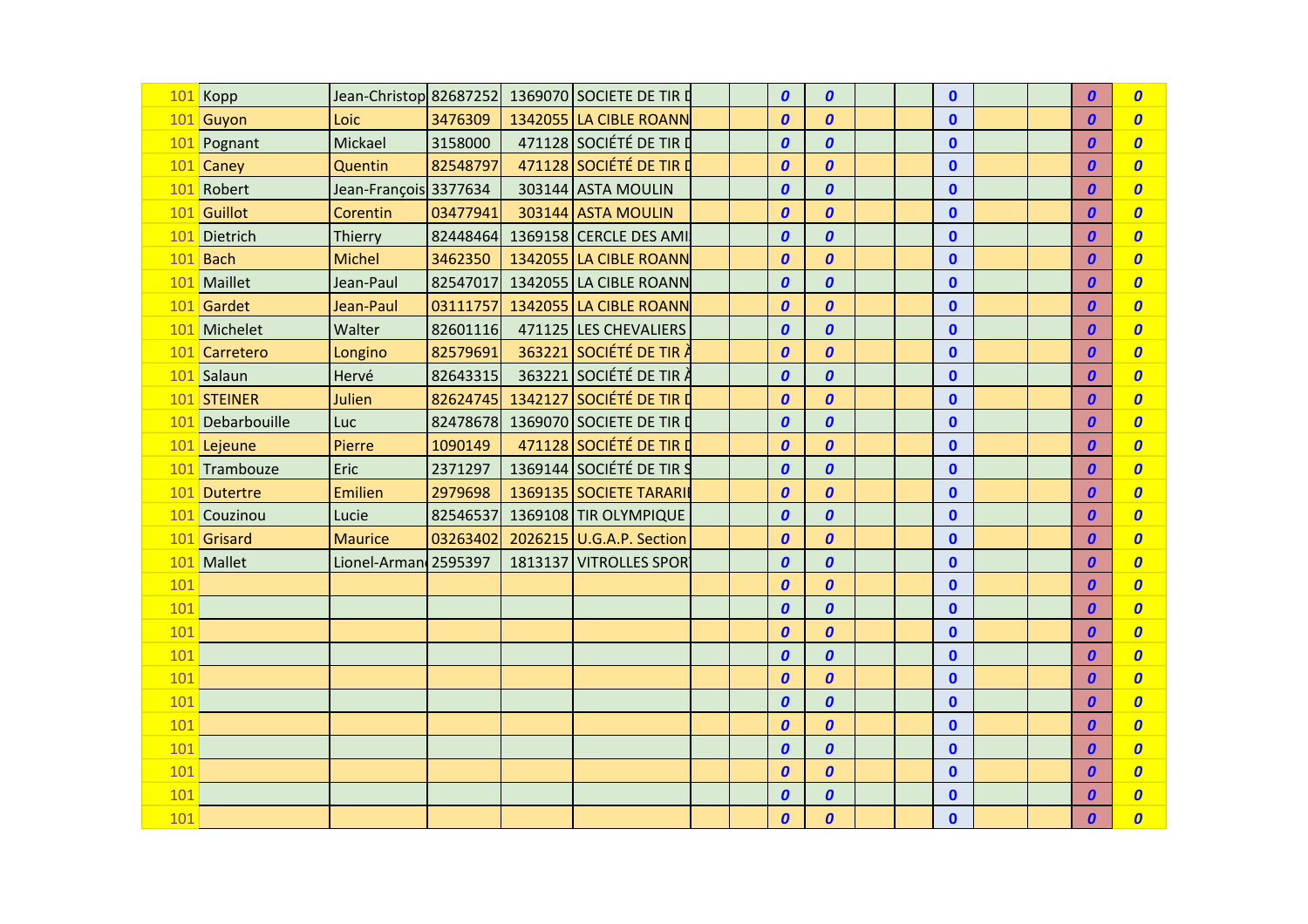| 101 |  |  |  | $\boldsymbol{0}$   | $\boldsymbol{0}$   |  | $\mathbf{0}$ |  | $\boldsymbol{0}$ | $\boldsymbol{0}$ |
|-----|--|--|--|--------------------|--------------------|--|--------------|--|------------------|------------------|
| 101 |  |  |  | $\boldsymbol{o}$   | $\boldsymbol{o}$   |  | $\bullet$    |  | $\boldsymbol{0}$ | $\boldsymbol{o}$ |
| 101 |  |  |  | $\pmb{\mathit{0}}$ | $\boldsymbol{o}$   |  | $\bullet$    |  | $\boldsymbol{0}$ | $\boldsymbol{0}$ |
| 101 |  |  |  | $\boldsymbol{0}$   | $\boldsymbol{o}$   |  | $\mathbf 0$  |  | $\boldsymbol{0}$ | $\boldsymbol{0}$ |
| 101 |  |  |  | $\boldsymbol{o}$   | $\boldsymbol{o}$   |  | $\bullet$    |  | $\boldsymbol{0}$ | $\boldsymbol{0}$ |
| 101 |  |  |  | $\boldsymbol{0}$   | $\boldsymbol{o}$   |  | $\pmb{0}$    |  | $\boldsymbol{0}$ | $\boldsymbol{0}$ |
| 101 |  |  |  | $\boldsymbol{o}$   | $\boldsymbol{o}$   |  | $\bullet$    |  | $\boldsymbol{0}$ | $\boldsymbol{0}$ |
| 101 |  |  |  | $\boldsymbol{0}$   | $\boldsymbol{o}$   |  | $\mathbf{0}$ |  | $\boldsymbol{0}$ | $\boldsymbol{0}$ |
| 101 |  |  |  | $\pmb{\mathit{0}}$ | $\boldsymbol{o}$   |  | $\mathbf 0$  |  | $\boldsymbol{0}$ | $\boldsymbol{0}$ |
| 101 |  |  |  | $\boldsymbol{0}$   | $\boldsymbol{o}$   |  | $\bullet$    |  | $\boldsymbol{0}$ | $\boldsymbol{o}$ |
| 101 |  |  |  | $\boldsymbol{o}$   | $\boldsymbol{o}$   |  | $\bullet$    |  | $\boldsymbol{0}$ | $\boldsymbol{0}$ |
| 101 |  |  |  | $\boldsymbol{0}$   | $\boldsymbol{o}$   |  | $\bullet$    |  | $\boldsymbol{0}$ | $\boldsymbol{0}$ |
| 101 |  |  |  | $\boldsymbol{o}$   | $\boldsymbol{o}$   |  | $\bullet$    |  | $\boldsymbol{0}$ | $\boldsymbol{0}$ |
| 101 |  |  |  | $\boldsymbol{o}$   | $\boldsymbol{o}$   |  | $\mathbf{0}$ |  | $\boldsymbol{0}$ | $\boldsymbol{0}$ |
| 101 |  |  |  | $\boldsymbol{o}$   | $\boldsymbol{o}$   |  | $\mathbf 0$  |  | $\boldsymbol{0}$ | $\boldsymbol{0}$ |
| 101 |  |  |  | $\boldsymbol{0}$   | $\boldsymbol{o}$   |  | $\bullet$    |  | $\boldsymbol{0}$ | $\boldsymbol{o}$ |
| 101 |  |  |  | $\boldsymbol{0}$   | $\boldsymbol{o}$   |  | $\mathbf 0$  |  | $\boldsymbol{o}$ | $\boldsymbol{0}$ |
| 101 |  |  |  | $\boldsymbol{0}$   | $\boldsymbol{o}$   |  | $\mathbf 0$  |  | $\boldsymbol{0}$ | $\boldsymbol{0}$ |
| 101 |  |  |  | $\boldsymbol{o}$   | $\boldsymbol{o}$   |  | $\bullet$    |  | $\boldsymbol{0}$ | $\boldsymbol{0}$ |
| 101 |  |  |  | $\boldsymbol{0}$   | $\boldsymbol{o}$   |  | $\mathbf 0$  |  | $\boldsymbol{o}$ | $\boldsymbol{0}$ |
| 101 |  |  |  | $\boldsymbol{0}$   | $\pmb{o}$          |  | $\mathbf 0$  |  | $\boldsymbol{0}$ | $\boldsymbol{o}$ |
| 101 |  |  |  | $\boldsymbol{0}$   | $\boldsymbol{o}$   |  | $\bullet$    |  | $\boldsymbol{0}$ | $\boldsymbol{0}$ |
| 101 |  |  |  | $\boldsymbol{0}$   | $\boldsymbol{o}$   |  | $\mathbf 0$  |  | $\boldsymbol{0}$ | $\boldsymbol{0}$ |
| 101 |  |  |  | $\boldsymbol{0}$   | $\boldsymbol{o}$   |  | $\mathbf 0$  |  | $\boldsymbol{0}$ | $\boldsymbol{0}$ |
| 101 |  |  |  | $\boldsymbol{o}$   | $\boldsymbol{o}$   |  | $\bullet$    |  | $\boldsymbol{0}$ | $\boldsymbol{o}$ |
| 101 |  |  |  | $\boldsymbol{0}$   | $\boldsymbol{o}$   |  | $\bullet$    |  | $\boldsymbol{0}$ | $\boldsymbol{0}$ |
| 101 |  |  |  | $\pmb{\mathit{0}}$ | $\pmb{\mathit{0}}$ |  | $\pmb{0}$    |  | $\boldsymbol{0}$ | $\boldsymbol{o}$ |
| 101 |  |  |  | $\boldsymbol{0}$   | $\boldsymbol{o}$   |  | $\bullet$    |  | $\boldsymbol{0}$ | $\boldsymbol{0}$ |
| 101 |  |  |  | $\boldsymbol{0}$   | $\boldsymbol{o}$   |  | $\mathbf{0}$ |  | $\boldsymbol{0}$ | $\boldsymbol{0}$ |
| 101 |  |  |  | $\boldsymbol{0}$   | $\boldsymbol{o}$   |  | $\mathbf 0$  |  | $\boldsymbol{0}$ | $\boldsymbol{o}$ |
| 101 |  |  |  | $\pmb{\mathit{0}}$ | $\pmb{o}$          |  | $\bullet$    |  | $\boldsymbol{0}$ | $\boldsymbol{0}$ |
| 101 |  |  |  | $\boldsymbol{0}$   | $\boldsymbol{o}$   |  | $\bullet$    |  | $\boldsymbol{0}$ | $\boldsymbol{0}$ |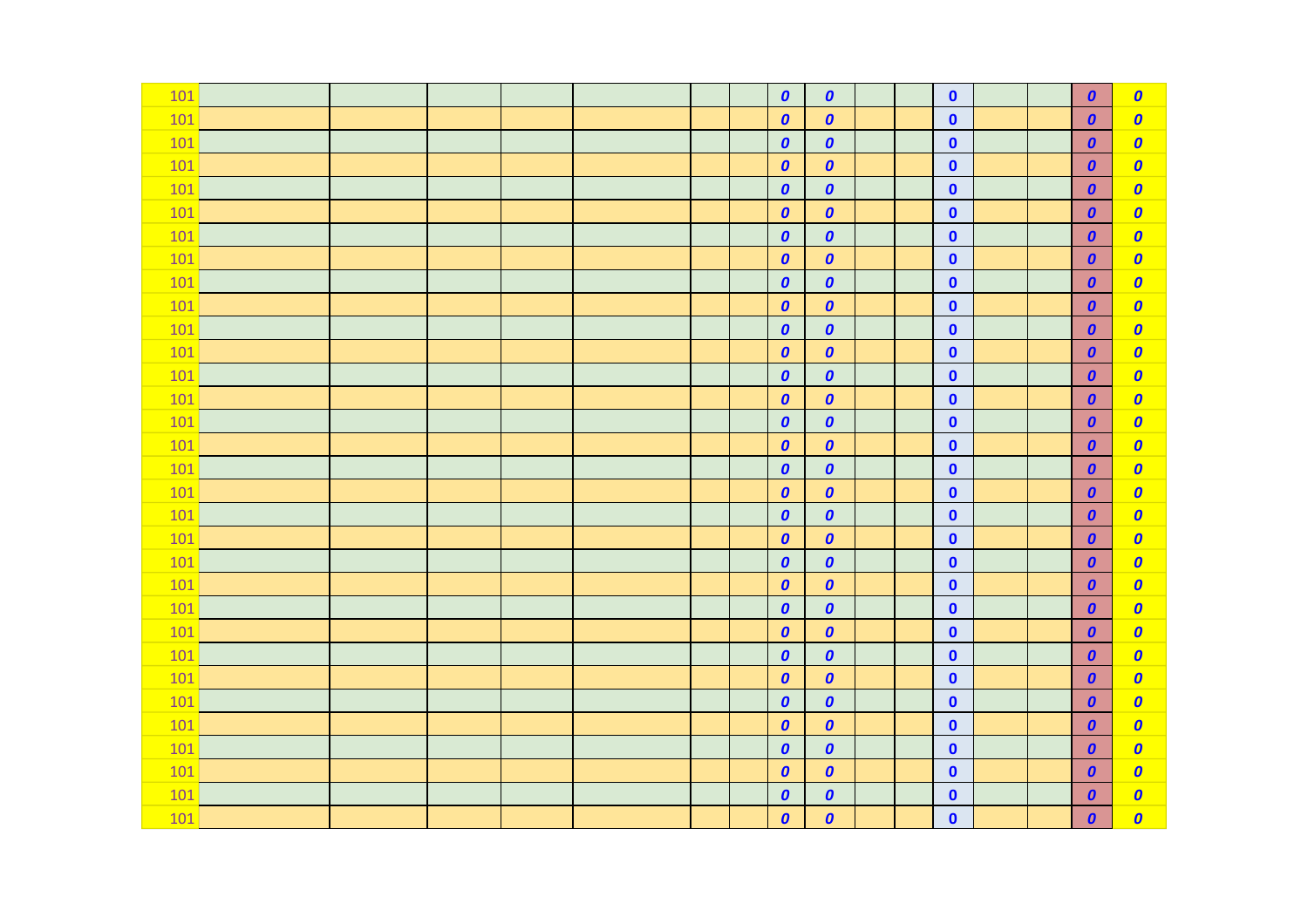| 101 |  |  |  | $\boldsymbol{o}$ | $\boldsymbol{o}$ |  | $\bullet$   |  | $\boldsymbol{0}$ | $\boldsymbol{o}$ |
|-----|--|--|--|------------------|------------------|--|-------------|--|------------------|------------------|
|     |  |  |  |                  |                  |  |             |  |                  |                  |
| 101 |  |  |  | $\boldsymbol{o}$ | $\boldsymbol{0}$ |  | $\bullet$   |  | $\boldsymbol{0}$ | $\bullet$        |
| 101 |  |  |  | $\boldsymbol{o}$ | $\pmb{o}$        |  | $\pmb{0}$   |  | $\boldsymbol{0}$ | $\boldsymbol{o}$ |
| 101 |  |  |  | $\boldsymbol{o}$ | $\boldsymbol{0}$ |  | $\pmb{0}$   |  | $\boldsymbol{0}$ | $\boldsymbol{o}$ |
| 101 |  |  |  | $\boldsymbol{o}$ | $\boldsymbol{o}$ |  | $\pmb{0}$   |  | $\boldsymbol{0}$ | $\bullet$        |
| 101 |  |  |  | $\boldsymbol{o}$ | $\boldsymbol{o}$ |  | $\pmb{0}$   |  | $\boldsymbol{0}$ | $\bullet$        |
| 101 |  |  |  | $\boldsymbol{o}$ | $\boldsymbol{0}$ |  | $\mathbf 0$ |  | $\boldsymbol{0}$ | $\boldsymbol{o}$ |
| 101 |  |  |  | $\boldsymbol{0}$ | $\boldsymbol{0}$ |  | $\pmb{0}$   |  | $\boldsymbol{o}$ | $\bullet$        |
| 101 |  |  |  | $\boldsymbol{o}$ | $\boldsymbol{0}$ |  | $\bullet$   |  | $\boldsymbol{0}$ | $\boldsymbol{o}$ |
|     |  |  |  |                  |                  |  |             |  |                  |                  |
|     |  |  |  |                  |                  |  |             |  |                  |                  |
|     |  |  |  |                  |                  |  |             |  |                  |                  |
|     |  |  |  |                  |                  |  |             |  |                  |                  |
|     |  |  |  |                  |                  |  |             |  |                  |                  |
|     |  |  |  |                  |                  |  |             |  |                  |                  |
|     |  |  |  |                  |                  |  |             |  |                  |                  |
|     |  |  |  |                  |                  |  |             |  |                  |                  |
|     |  |  |  |                  |                  |  |             |  |                  |                  |
|     |  |  |  |                  |                  |  |             |  |                  |                  |
|     |  |  |  |                  |                  |  |             |  |                  |                  |
|     |  |  |  |                  |                  |  |             |  |                  |                  |
|     |  |  |  |                  |                  |  |             |  |                  |                  |
|     |  |  |  |                  |                  |  |             |  |                  |                  |
|     |  |  |  |                  |                  |  |             |  |                  |                  |
|     |  |  |  |                  |                  |  |             |  |                  |                  |
|     |  |  |  |                  |                  |  |             |  |                  |                  |
|     |  |  |  |                  |                  |  |             |  |                  |                  |
|     |  |  |  |                  |                  |  |             |  |                  |                  |
|     |  |  |  |                  |                  |  |             |  |                  |                  |
|     |  |  |  |                  |                  |  |             |  |                  |                  |
|     |  |  |  |                  |                  |  |             |  |                  |                  |
|     |  |  |  |                  |                  |  |             |  |                  |                  |
|     |  |  |  |                  |                  |  |             |  |                  |                  |
|     |  |  |  |                  |                  |  |             |  |                  |                  |